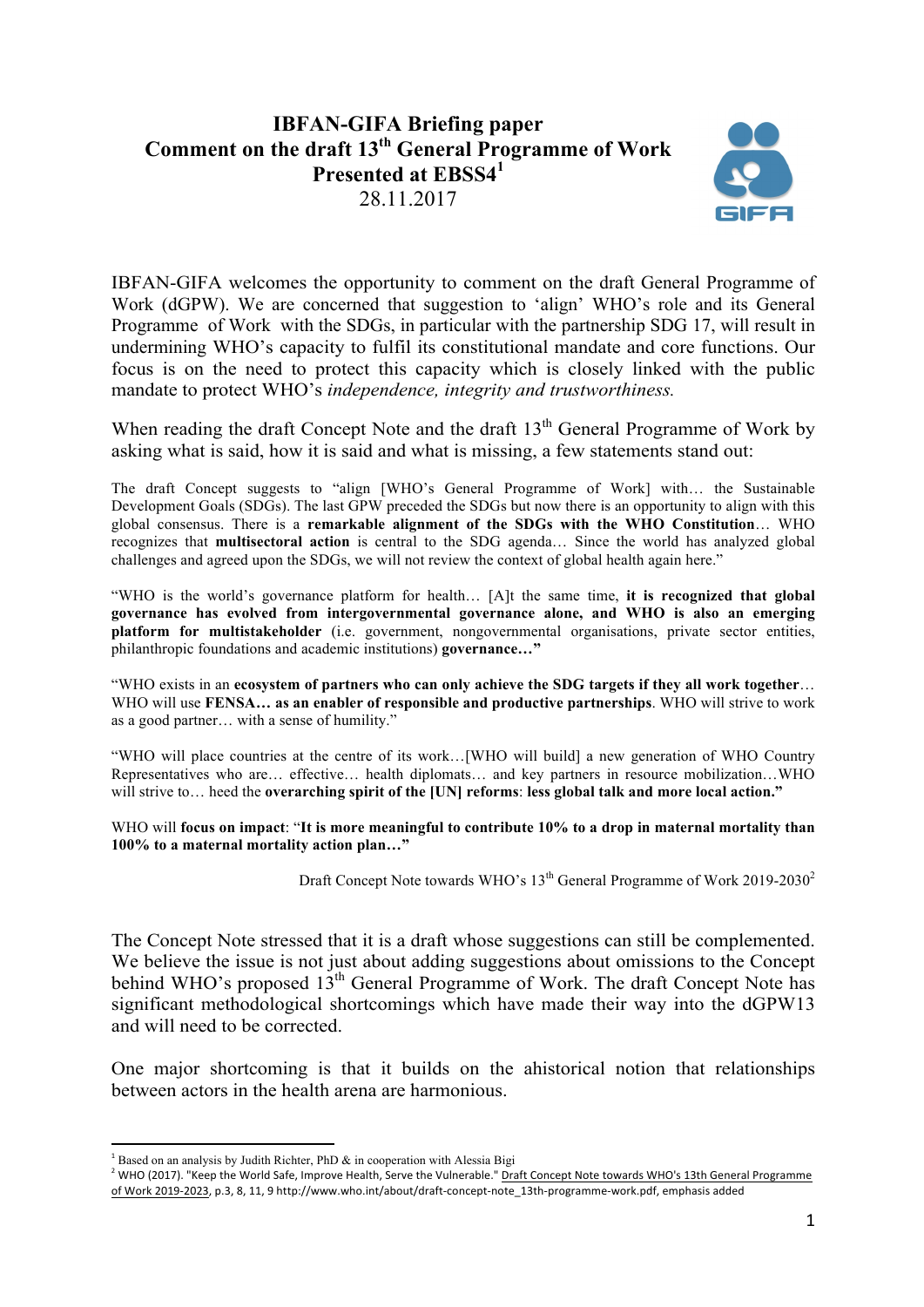The other major shortcoming is that both the draft Concept Note and the GPW13, state categorically that the SDGs are *"consistent with WHO's Constitution"*. Both documents quote the following WHO Constitutional principle as justification for this assertion: the "*health of all peoples is fundamental to the attainment of peace and security and is dependent on the fullest cooperation of individuals and states*." However, this principle does not justify the way in which WHO is turned into just another actor, a *"partner"*, moving in an alleged *"ecosystem of partnerships"* that has to show its *"competitive advantage"* to attract funding and investments for itself – and economically weaker countries – by being assessed along measurable impact targets.

It is important not to mix apples and pears. A Constitution of a UN agency is of a different order than an "agenda" (which, in the case of the SDG agenda is an agenda which was much influenced by corporate interests<sup>3</sup>). Of yet another order than an agenda are "goals" and measurable "impacts".

The dGPW13 includes a box listing principles of WHO's Constitution which seems to suggest that there is no problem in the changes of WHO's role in international health that are contained in the dGPW13.<sup>4</sup> It is our opinion that WHO General Programme of Work needs to be also assessed against WHO's constitutional mandate and core functions (Articles  $1 \& 2$  a-v).

If this were the box in the document, then it may become clearer that the draft Concept Note and the GPW13 are in fact, explicitly and implicitly, proposing a change to the whole health governance architecture in a way that WHO may lose its capacity to fulfil three constitutional core functions, that to:

- act as the directing and coordinating authority in international health work  $(Art.2a)$
- propose conventions, agreements and regulations…. (Art.2k)
- assist in developing an informed public opinion among all peoples on matters of health (Art. 2r)

### **Towards public-private health & nutrition governance approaches?**

The draft Concept Note and draft GPW13 state that *"governance is no longer the exclusive preserve of health ministries or even governments ... "<sup>5</sup>* to justify the pressure on WHO to become a *partner* in what is currently depicted as an unproblematic, emerging system of polycentric, '*stakeholder* governance'. No notice is taken of concerns that such systems may actually ultimately turn into a fragmenting, plutocratic, system of global governance - a system where money rules. Such an architecture has indeed been emerging for some time. But it has made more inroads, since the World Economic Forum initiated its Global Redesign Initiative (WEF GRI) in 2010 and created networks to further this idea. This system is getting more and more out of public control and risks to

 

<sup>&</sup>lt;sup>3</sup> See e.g. Adams, B. J. Martens (2015). Fit for whose purpose? Private funding and corporate influence in the United Nations. Bonn/New York

 $4$  WHO (2017). Draft thirteenth general programme of work 2019–2023. Promote health, keep the world safe, serve the vulnerable. Geneva, World Health Organization (dGPW), p. 3, Box 1

 $5$  WHO (2017), dGPW, p. 14, para 3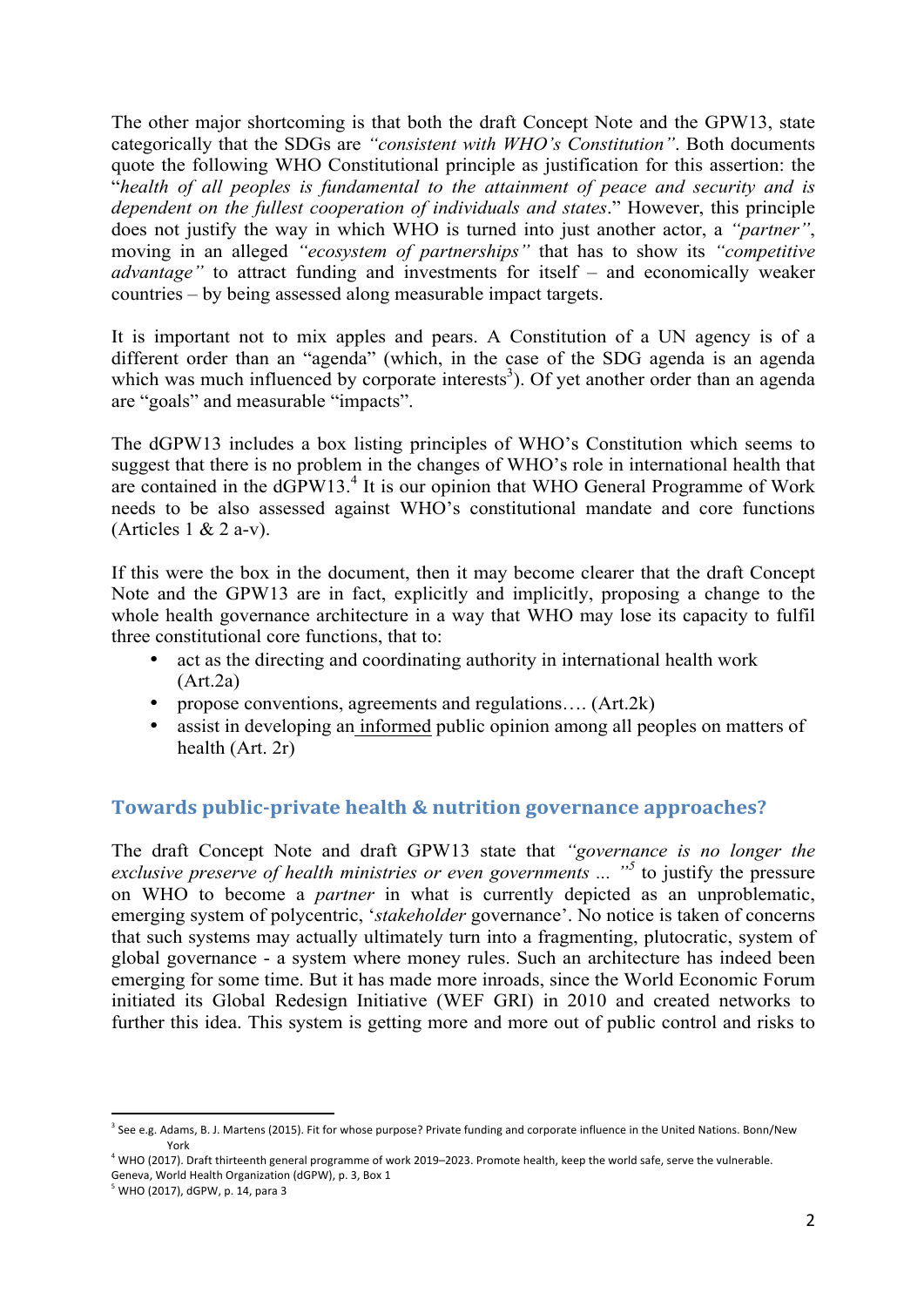overwhelm public-interest actors' capacities to assess and react to the ever increasing number of public-private initiatives.<sup>6</sup>

When advocating for such *stakeholder* arrangements and governance, no mention is made of the fact that the meaning of the term 'stakeholder' has been turned around in a Novartis funded publication, in a way that allows corporations and venture philanthropies to press for participation in public decision-making processes in the name of an alleged *overarching* principle of *inclusiveness*. 7

In what concerns global *governance*, understood simply as *'rule setting, formal and informal,'* it has actually never been the exclusive domain of intergovernmental organizations and their Member States. Already during the time of the late Dr. Halfdan Mahler, WHO interacted extensively with civil society organizations and social movements as well as with transnational corporations. But, at the time of policies directed towards achieving *Health for All* (HFA), the distinct roles of each of the actors involved in the health arena was still understood; they had not yet become blurred by subsuming all of them under terms such as partner, or stakeholder, or non-State actor; nor had the boundaries been blurred by the massive building up of public-private hybrids along the Global Compact-, GAVI-, SUN models – and now WEF's *'global stakeholder governance'* model.

The dGPW13 uses the term *"multi-sectoral"* actions to justify them as a "pathway" *through which WHO addresses all 17 SDGs."* <sup>8</sup> The term seems to have two meanings in the dGPW13. When "multi-sectoral" actions were promoted under HFA policies the meaning was that of health sectors, working with agricultural, water and other public sectors towards health as a human right. It still exists in that meaning. But in the above suggestion, it seems to be denoting what earlier on would have been called "crosssectoral" initiatives and relationships. It is with this meaning that the term "multisectoral" action is now often used in many current documents to legitimize the trend towards closer and more public-private interactions.

When the SDG discourse is used to push strongly for "engaging" in public-private interactions or alliances in a spirit of partnership, the times are forgotten when actors in the health arena were clear about the need for arms-lengths distance and vigilance in such interactions and when nobody would have called on public-interest actors, civil servants and health professionals to engage with corporate actors in a spirit of 'trust'.

Instead of suggesting to turn WHO into a partner in the emerging public-private governance architecture and a catalyst of yet more public private vertical health alliances and coordinating 'multi-stakeholder' alliances in the health and nutrition arena, it seems

 $^6$  It is also a system which simply overwhelms public-interest actors. Only corporations, mega-venture philanthropies, and rich countries can attend the flurry of "multi-stakeholder" discussions and relevant meetings of public-private 'partnerships' and -platforms. For more information, see e.g. J Richter, "Comments on Draft Concept Note towards WHO's 13th General Programme of Work", 15 pp, 14 November

<sup>2017,</sup>  $\frac{http://g2h2.org/wp-content-uploads/2017/09/Judith-Richter-1.pdf}{\nN$  Which had originally been meant to ensure that the most pertinent civil society actors are not left out of important UN discussions but now has become part of e.g. the overarching principles in FENSA which applies to all "non-State actors".<br> $8$  dGPW, p. 14, para 4 & 5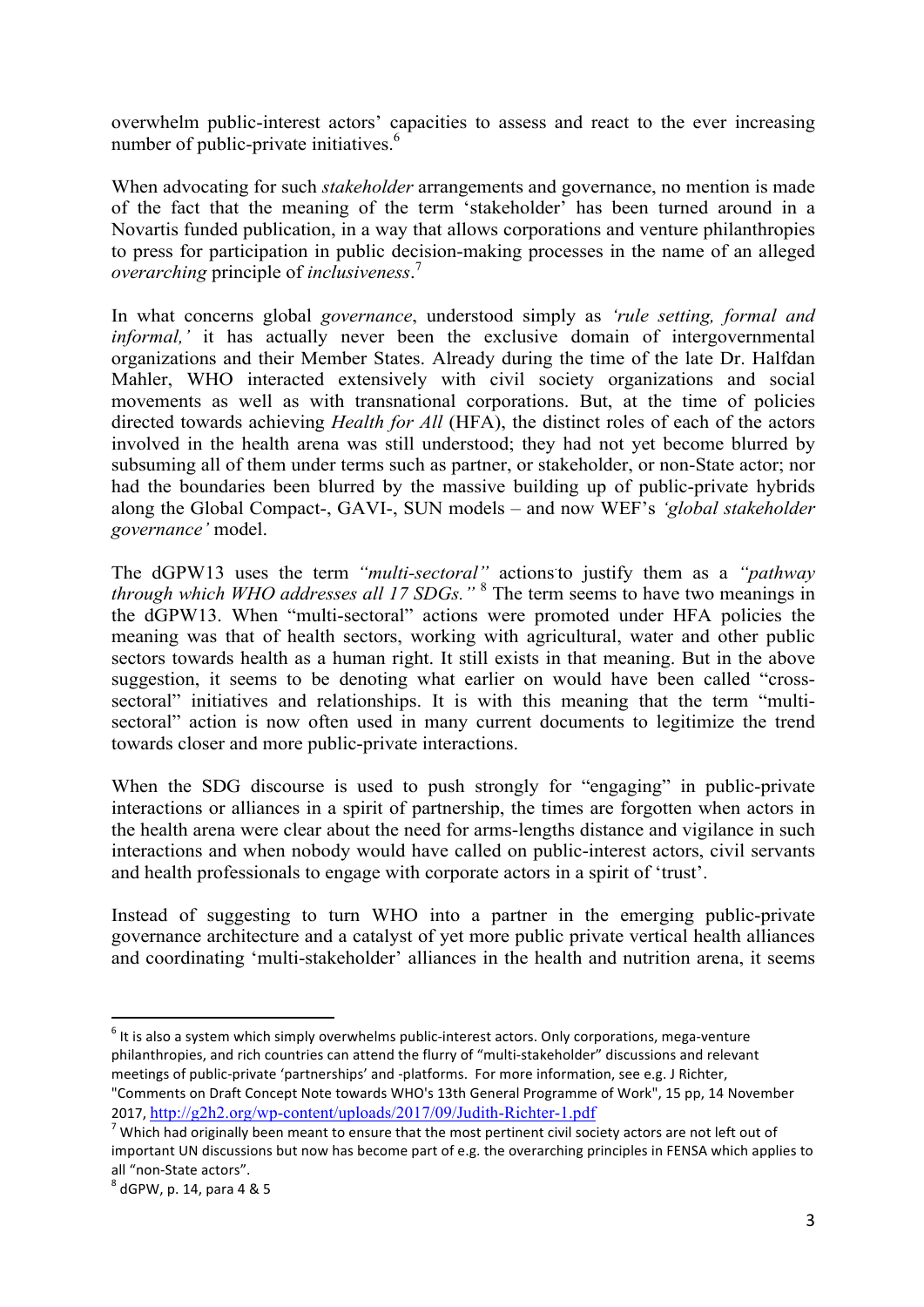important to reflect how to ensure that WHO – and its Member States – can regain their capacity to:

• act as the directing and coordinating authority in international health work (Art.2a)

# **Missing: WHO's Constitutional regulatory mandate**

While there is much emphasis on how public-private approaches will address current health problems, there seems to be a gap when it comes to purely public, human rightscentred, legal approaches, to deal with the 'eradication' of commerciogenic causes of all forms of malnutrition (and other health problems). There is reason for concern that the focus on demonstrating measurable impact, so that donors will understand the need to "invest" into WHO, will drive out anything that may jeopardize corporate profit interests or not fit with venture philanthropy approaches which have long promoted such approaches in the health arena<sup>9</sup>.

As a long-standing corporate accountability organisation, we are particularly concerned about the way WHO's role in regulation and norm-setting is being depicted in the  $dGPW13<sup>10</sup>$ . By classifying regulation as a "public good", and by asking WHO to ensure *that "global public goods are driven by country needs and deliver tangible effects at the country level",* the understanding might get lost that WHO was given the mandate, as other UN agencies, to build the international Rule of Law. We are concerned what effect this reframing around above understanding will have on WHO's role. Is regulation in this text understood as e.g. just regulation so that companies can invest into production of micronutrients?

The Global Work Programme should be revised to ensure the protection of WHO's constitutional core function to:

• propose conventions, agreements and regulations…. (Art.2k)

It is important to note that this function is more than WHO's "norm-setting" function (Art. 2u) which, of course, needs also be better protected from the influence of corporate actors.

It is crucial that WHO, and its Member States, remain able to support the much needed continued implementation of the International Code of Marketing of Breast-Milk Substitutes at national levels. The capacity of Member States to strengthen the International Code through WHA Resolutions and industry-independent civil society monitoring must not be undermined. So far, we cannot not see role of WHO and its governance bodies reflected in the draft  $13<sup>th</sup>$  General Programme of Work. We are also concerned about the prospects of other possibly needed Conventions that would address other commerciogenic causes of ill-health, in particular in the field of obesity-related diseases.

The slides presented at the Special Session of the Executive Board seem to suggest that WHO's future approach consists primarily in "engag[ing with] the private sector to reduce impact of marketing of unhealthy foods and beverages to children, reformulate

 $9$  Birn, A.-E. J. Richter (forthcoming 2018). U.S. Philanthrocapitalism and the Global Health Agenda: The Rockefeller and Gates Foundations, Past and Present.

 $10$  dGWP, p. 17-18, see « Focus global public goods on impact"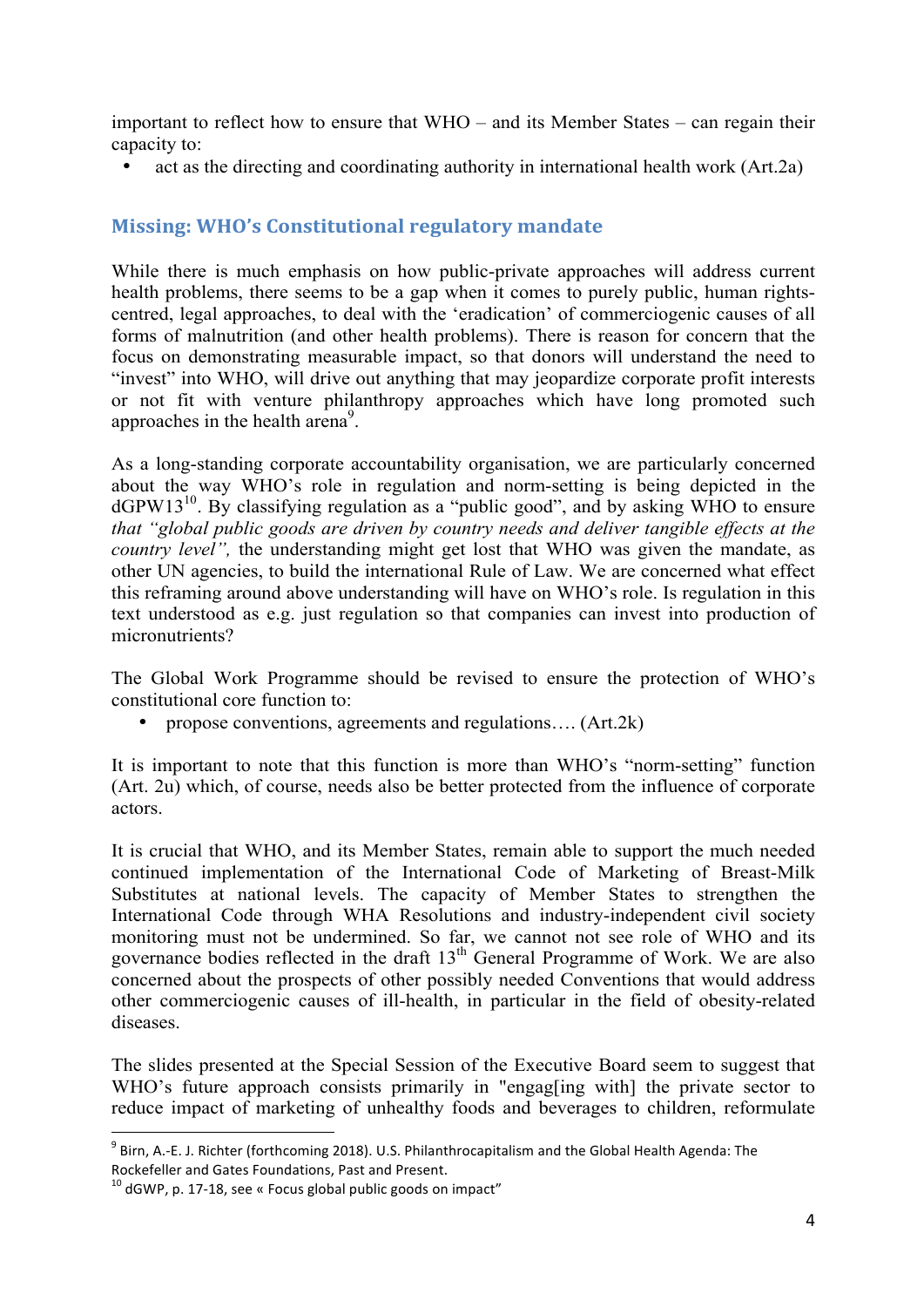products, reduce the use of salt in the food industry, eliminate trans-fats, and improve access to affordable medicines for NCDs." <sup>11</sup> Breastfeeding is mentioned in these slides under the overall heading of "human capital" to be dealt with primarily under the Nurturing Care Framework which has as key message: "Investing in Early Childhood Development is smart."<sup>12</sup>

The business language and the focus on collection of funds and attraction of investments, which is permeating the draft Concept Note and draft  $13<sup>th</sup>$  General Programme of Work is disconcerting. We suggest that the emerging GPW13 will come back to phrasing in human rights, public interest-centred language.

# **WHO** as a broker for public-private hybrids?

The draft Global Programme of Work proposes that WHO also serves as a "catalyst" for partnerships. It refers to FENSA, as if it were a Framework to needs to be just implemented in a way that it will "enable partnerships, while protecting the integrity of the organization." 13

FENSA is an ambiguous policy framework which is, as yet, unfinished. While a number of Member States have fought for FENSA to address some of the related problems, others have tried to turn it into a framework that legitimizes corporate influence by giving corporations roles which they should not have. It is important to note that FENSA was not conceptualized as an "enabling" framework for more public-private partnerships. It has still important shortcomings. Its wrong conceptualization of conflicts of interest remains a major concern.<sup>14</sup>

We also believe that there should be no training for WHO staff to be health diplomats. It seems a far wiser 'investment' to urgently revise FENSA, in a public process with relevant experts, in order to correct the faulty conflict of interest concept and other still problematic features. Overall, when it comes to interactions with powerful corporations and philanthropic foundations, it seems most urgent to train WHO staff at all levels in how to best assess the risks of public-private interactions<sup>15</sup>, including conflicts of interest. Both suggestions are missing in the draft Concept Note and draft GPW13.

Much needed is a discussion whether WHO's role in the evolving public-private global governance systems with multiple 'multi-stakeholder partnerships' should not rather be to

 $11$  WHO (2017). What we heard - Member States. SSEB on WHO's draft 13th General Programme of Work, slide No 14 : www.who.int/mediacentre/events/2017/executive-special-session/executive-board-slides.pdf?ua=1<sup>12</sup> UNICEF & WHO: Nurturing Care for Early Childhood Development: a framework for action and results.

https://4205ue3shx073sta912mhsbl-wpengine.netdna-ssl.com/wp-content/uploads/2017/01/PMNCH-Ecdframework-development.pdf<br>
<sup>13</sup> dGPW, p. 23, para 3

<sup>&</sup>lt;sup>14</sup> Civil Society Statement, On the World Health Organization's Proposed Framework of Engagement with Non-State Actors (FENSA), 69<sup>th</sup> World Health Assembly, May 2016

http://www.ghwatch.org/sites/www.ghwatch.org/files/Civil%20Society%20Statement%2060.pdf; IBFAN (2015) Concerns regarding the proposed Framework of engagement with NSAs: Discussion paper for the 68th World Health Assembly, May, http://www.babymilkaction.org/wp-

content/uploads/2016/04/IBFAN\_2015\_05\_FENSA\_concerns-FINAL.pdf; see also statements of e.g. Rodwin, Marks, Richter, IBFAN-GIFA in the online consultation on WHO's tool on conflicts of interest in nutrition  $15$  Which would include learning about their past and current strategies to undermine regulation and gain

political and marketing influence.